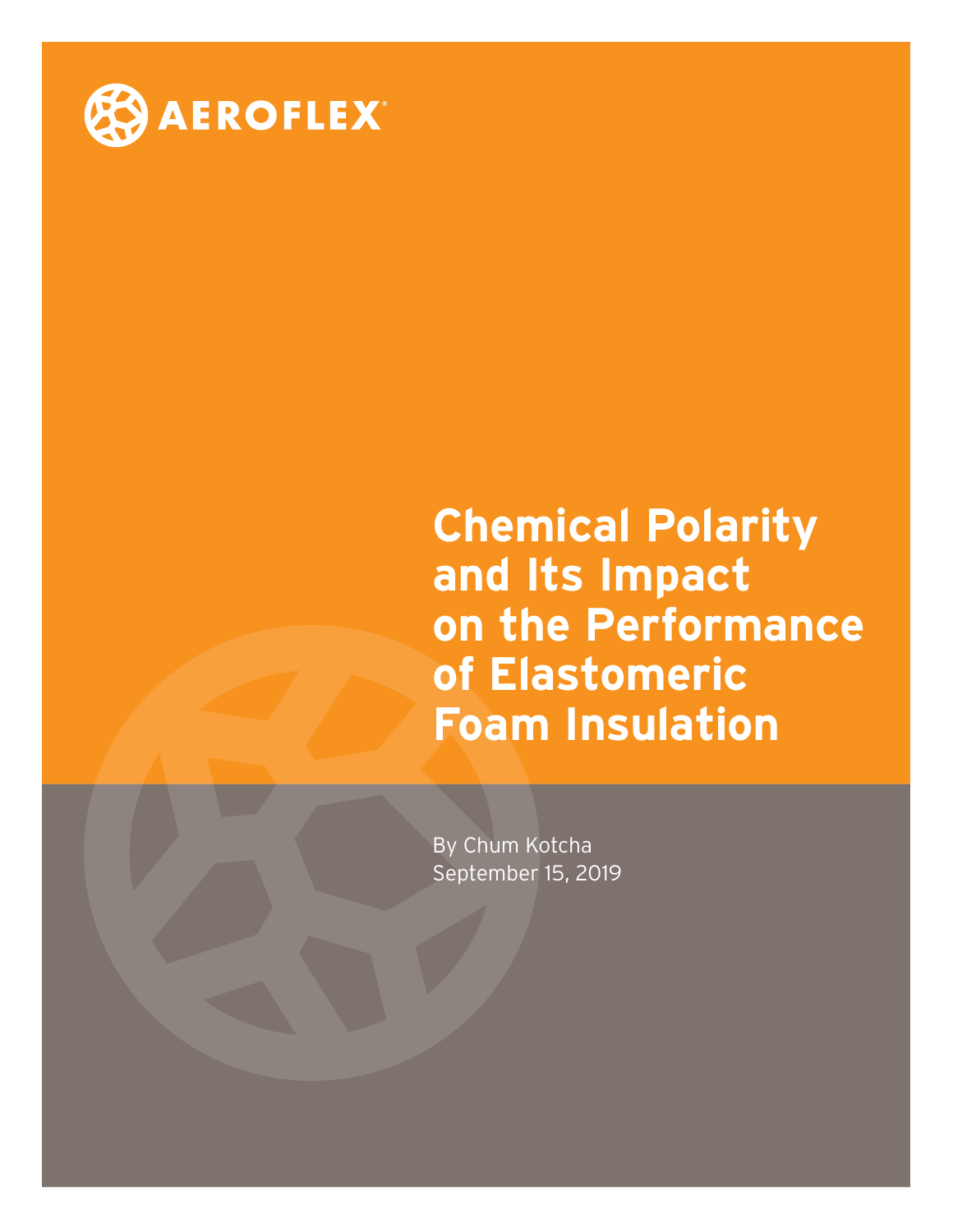

**Closed-cell elastomeric foam is widely recognized as an effective insulator for pipes and ductwork, but ask an engineer to distinguish whether a particular elastomeric foam insulation is "NBR" or "EPDM" -based and you are likely to get a blank stare.**  Many engineers designing mechanical HVAC or plumbing systems today may not even realize that two distinct formulations for elastomeric foam exist. After all, both types of insulation are remarkably similar in all observable aspects, most notably the pliable, carbon-colored material and characteristically smooth skin. But despite their similarities in both application and appearance, NBR and EPDM elastomers are very different. One might even say they are polar opposites.

**N**BR-based elastomeric foam insulation is made of a Nitrile Butadiene Rubber/PVC polymeric blend. EPDM is made of an Ethylene Propylene Diene Methylene. Both compounds are cross-linked during a vulcanization process, which gives them their "rubbery" characteristic; however they differ significantly in their chemical structure. It's this structure that determines whether a particular polymer is considered "polar" or "non-polar," characteristics which describe the behavior of the material at a molecular level. The chemical polarity of an insulation gives us important insight into how the material will react under certain environmental stresses.

The single most pointed difference between NBR- and EPDM-based insulations is that NBR is polar and EPDM is non-polar. But what does that mean? And, more importantly, how does the polarity of the material impact its performance as an insulation? The answer is rooted in basic chemistry.

# Like Oil and Water

Even those who haven't cracked a chemistry book since high school probably remember that a molecule — the smallest physical unit of an element or compound — consist of two or more atoms chemically bonded to one another. All atoms, whether they be carbon, hydrogen or any of the other 118 elements on the periodic table, have a specific electronegativity value. This value reflects an atom's ability to attract electrons. When atoms come together to form a molecule there is a certain amount of "push and pull" that takes place between them depending on the difference in electronegativity between the atoms. (Think of a tug-of-war.)



**The chemical polarity of an insulation gives us important insight into how the material will react under certain environmental stresses.**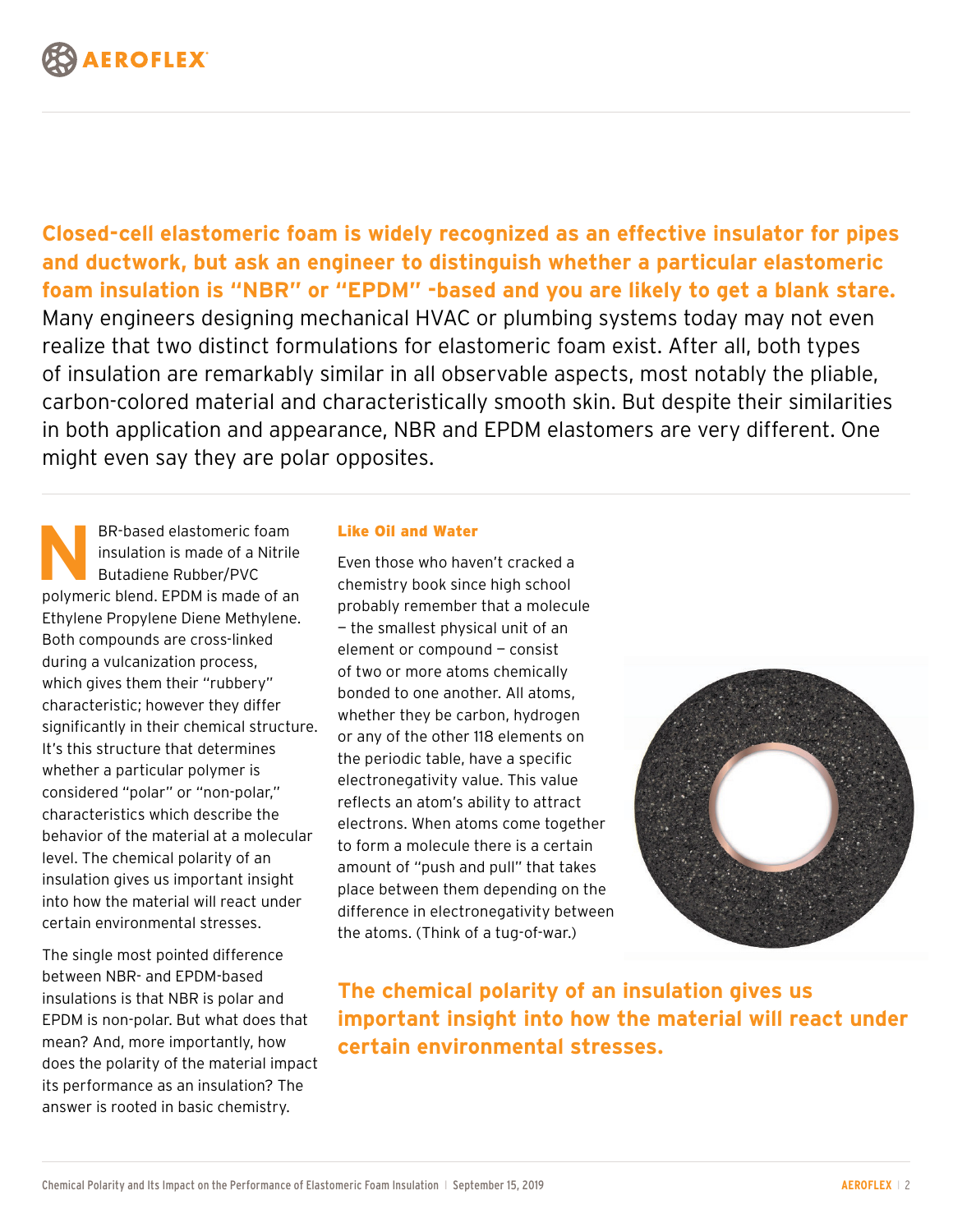

Sometimes it's a fair fight — so fair that the electronegativity of one atom cancels the other out and a sort of equilibrium is achieved.

This "balance" of charge and/or the symmetrical distribution of shared electrons between atoms are what make certain molecules non-polar. It is why oil (non-polar) and water (polar) do not mix. Their respective electronegativity characteristics drive them apart. On the other hand, we all know how easily table salt (extremely polar!) dissolves rapidly in water. Polar molecules like to mingle — so much so that this affinity for one another can cause a change in physical state and molecular structure. Water is especially effective at creating physical change as it will eventually dissolve just about anything that happens to be the least bit polar, including highly polarized formulations of elastomeric foam.

# What Makes An Elastomeric Foam Polar or Non-Polar?

When it comes to complex chemical compounds such as those that make up elastomeric foam, it can be difficult to determine polarity. This is because the final product includes a mix of other chemicals that may include synthetic or non-synthetic rubber, fillers, curing agents, accelerators, peptizers and blowing agents. However, the molecular structure of these compounds gives us some clues.

*Figure 1* below shows the molecular structure of both EPDM and NBR. Notice that there is a lack of symmetry to the NBR chain. This is indicative of an uneven sharing of electrons between the elements that make up the molecular structure. This "unevenness" destabilizes the molecular bonds under certain environmental exposures, including heat, moisture, ultraviolet light,



**Double bonds in the main polymer chain > reactive and easily broken** when attacked by HEAT, MOISTURE, UV, O3, O2, POLAR SOLVENTS, ACID AND ALKALI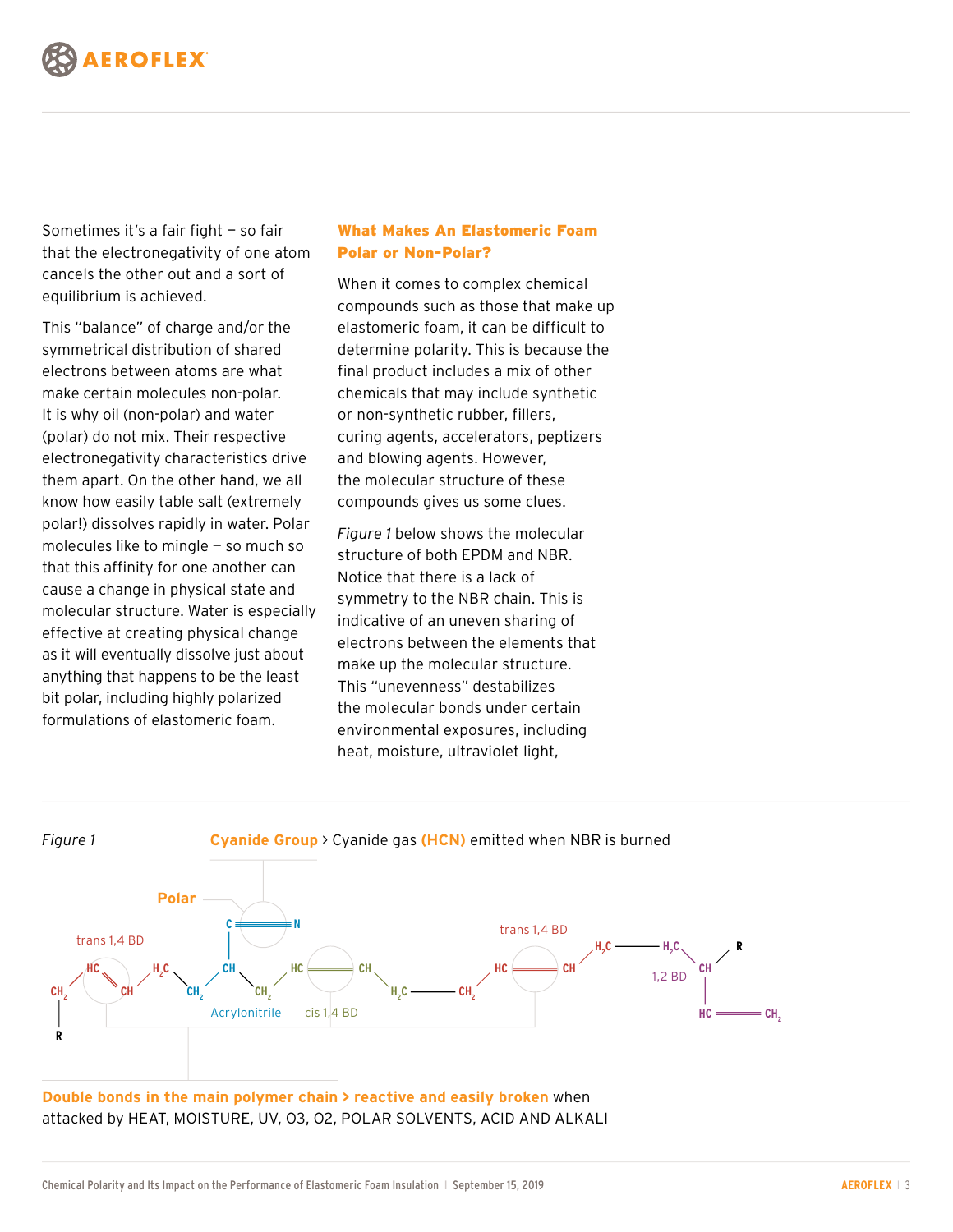

ozone and oxygen. It is this polarized chemical structure that makes NBR hygroscopic — meaning that it attracts water molecules from the surrounding environment. It also makes it more vulnerable to other types of environmental degradation.

The molecular structure of EPDM, shown in *Figure 2* below, is quite different. Notice that its chain is linear and much more balanced. This, among other things beyond the scope of this article, are indicative of its impressive molecular stability. It is hydrophobic, meaning that it does not induce or react with water or moisture from its surroundings. In addition, the saturated chemical structure of EPDM makes it less reactive to ultraviolet light and ozone than NBR, so it degrades at a slower rate than NBR under these exposures.

respective installations of EPDM and NBR insulations, but all things being equal (proper sizing, installation, environmental factors, etc.) NBR-based elastomer foam insulation will start to degrade long before insulations made of EPDM-based foams. Its cells will begin to collapse, cracking will appear and the material itself will start to lose its flexibility. As moisture infiltrates the material, its thermal properties will increasingly degrade since water is a far more effective conductor of heat than air. Extreme moisture infiltration will start to break down the material itself, the tell-tale sign being a kind of "black slime" that occurs at the surface of the product. This can be likened to the dissolution of salt in water, where water is dissolving another polar substance.

It may be months or years before these differences manifest in



**Pendant diene:** This double bond will be cured during production processes to strengthen the product only.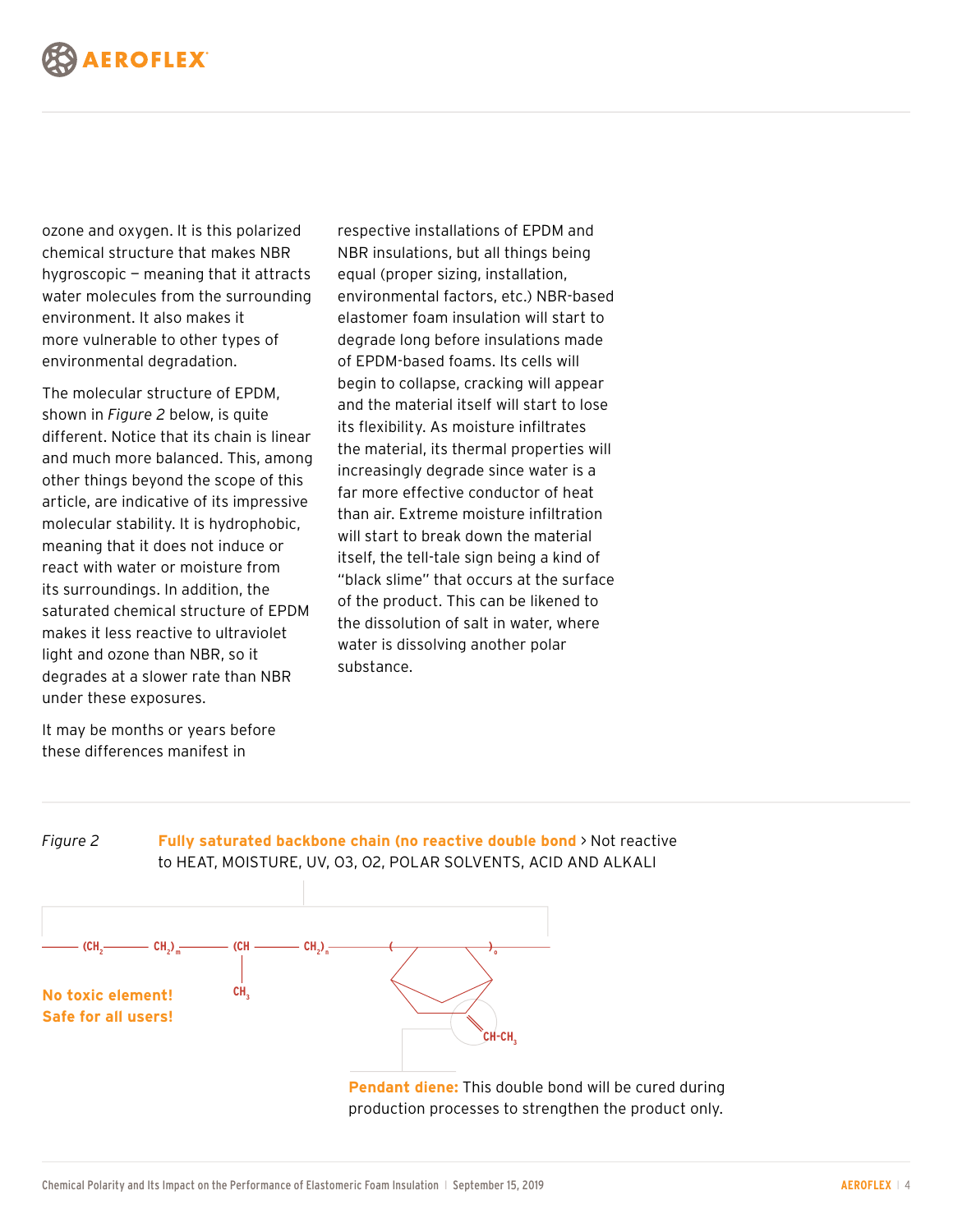

Comparatively speaking, the molecular polarity of NBR makes it markedly less stable than EPDM under environmental conditions that would be most relevant to any type of mechanical insulation application. Table 1 below compares the properties of both types of materials with respect to various exposures.

## Conclusion

Despite their nearly identical visual characteristics and common applications in mechanical HVAC, plumbing and refrigeration systems, EPDM and NBR elastomeric closedcell insulations are markedly different in molecular structure. The most fundamental difference is polarity. The non-polarity of EPDM makes it a more stable material when exposed to moisture, sunlight, ozone and a

wide temperature range. The most notable among this is moisture. EPDM is hydrophobic (it does not dissolve in water) whereas NBR is hygroscopic (it does attract water and will eventually begin to dissolve). To the specifier this means greater precaution must be taken when opting for NBR over EPDM, especially for applications where there is high humidity and/or applications where the potential for condensation is high. Installers have far less room for error as extreme care must be taken to protect the material from environmental conditions, including moisture and sunlight. Finally, owners need to be made aware that NBR foams, though slightly less in material costs, will most likely have higher lifecycle costs due to the shorter lifespan of the product.

# *EPDM Sheet Insulation 12 Months Control (0 Months)*



#### Typical Operating Properties

| Property                                    | EPDM             | NBR. |
|---------------------------------------------|------------------|------|
| Continuous low temperature, <sup>o</sup> F  | -297             | -297 |
| Continuous high temperature, <sup>o</sup> F | 257              | 220  |
| Ozone                                       | Excellent        | Good |
| UV resistance                               | Excellent        | Good |
| Water vapor permeability                    | <b>Excellent</b> | Good |



*The above samples show one EPDMbased elastomeric foam insulation and two different brands of NBR-based insulations after undergoing identical ASTM G7 Exposure Test conditions, including exposure to rain, sunlight, wind and moisture. Samples on the right show the unexposed control sample. Samples on the left show the product after 12 months of exposure testing.*